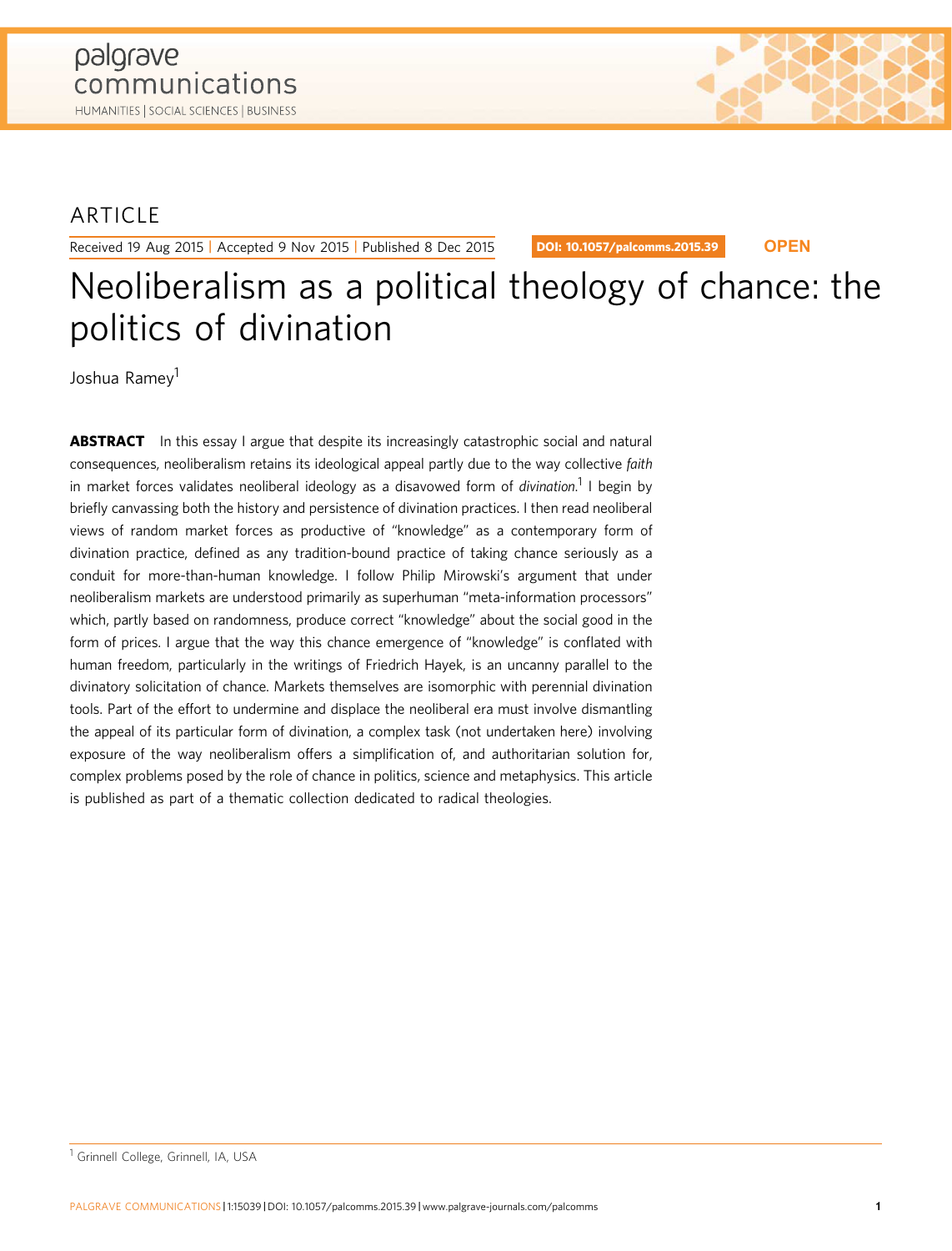### The persistence of divination

For persistence of arbitration-<br>
ivination practices are tradition-bound means of attaining<br>
more-than-human knowledge, generally on the basis of a<br>
bistorian systematic solicitation of chance.<sup>2</sup> Well-documented by<br>
bisto more-than-human knowledge, generally on the basis of a historians, ethnographers and cultural anthropologists, it is a global and perennial aspect of human culture ([Curry, 2010:](#page-8-0) 1). Divination includes practices such as I Ching, Tarot, Ifá, astrology, cheiromancy, bibliomancy, geomancy and sortilege (lots). In addition to these specialized forms, there are many informal modes of divination, states and circumstances in which chance is interpreted as meaningful and oracular. These include oneiromancy (dream interpretation) and hypnagogic modes of awareness such as trance states. Informal modes of divination are often linked to synchronicities, events that seem connected but are not causally related [\(Jung, 2010\)](#page-8-0). It is thought that the chance words of children and the paranoid speech of the mentally insane can contain divinatory potential, and in many cultures mental illness is taken as a sign of emergent divinatory authority, in need of cultivation and training.3 Divination would seem, then, to name some generic, even universal dimension of human culture, a tradition-bound mode of taking chance seriously.4

Whether or not human cultures can persist without divination is debatable, since it seems no culture on record has gone without some form of it [\(Curry, 2010](#page-8-0): 1). Yet divination's role is highly contentious. All cultures of divination acknowledge both its salutary and sometimes pernicious potencies.<sup>5</sup> It is used positively, to resolve disputes, to work healing, for meditational practices and to restore a sense of possibility when situations seem otherwise hopeless. Biblebelieving Christians use bibliomancy, the random opening of scripture, to seek wisdom, even when pastors and priests forbid the practice.6 Major firms on Wall Street are known to consult psychics and mediums as part of routine research.7 Famous scientists claim to have had their major breakthroughs due to dreams or other seemingly chance happenings in the process of research.<sup>8</sup> And the State of Arizona still has a legal provision for deciding tied elections by cartomantic divination: in a dead heat, the candidate drawing the higher card wins the race ([Heimlich, 2010](#page-8-0): 143).

Divination practices can also be pernicious and deceptive. Despite its historical importance and continuing utility for human culture, divination is clearly subject to the wiles of charlatans and the designs of hustlers (Jung,  $1967$ ).<sup>9</sup> From pre-modern authors ([Cicero, 2007\)](#page-8-0) to contemporary ethnographers, the evidence is that what makes for trustworthy oracles or valid intuitive insight is subject to doubt, contestation, even the refutation of divination, as such. Cultures of divination have ways to determine whether an oracle was valid, a diviner sincere, a prophet authoritative or not ([Taussig, 2003](#page-8-0); [Cornelius, 2010](#page-8-0); [Heimlich, 2010\)](#page-8-0).

Even with such mechanisms available, it is clearly difficult to always authenticate an oracle, let alone determine whether a chance is truly meaningful. At least one reason for this is that there seems to be an irreducibly rhetorical or performative dimension involved in divination, some minimal chicane or trickery carried out by diviners, even in the presence of or cooperation with putatively extra-human wisdom [\(Cornelius, 2010](#page-8-0)). As an act of interpretation, even though divination elicits higher, non-human authorities, its practice often involves clever persuasiveness, what the Greeks called metis or cunning intelligence, in the taking and interpretations of signs. This presents a conundrum [Nietzsche \(2001\)](#page-8-0) perhaps put best when he wrote, in The Gay Science #277:

Nor should we conceive too high an opinion of this dexterity of our wisdom when at times we are excessively surprised by the wonderful harmony created by the playing of our instrument—a harmony that sounds too good for us to dare to give the credit to ourselves. Indeed, now and then someone plays with us—good old chance; now and then chance guides our hand, and the wisest providence could not think up a more beautiful music than that which our foolish hand produces then. [\(Nietzsche 2001: 157](#page-8-0))

Chance can be the occasion for the beautiful music of human wisdom. But is it, as Nietzsche feared, all-too-human? Doubtless the irreducibly inventive dimension of our relation to chance, where we occasionally look for urgently needed wisdom, is deeply fraught, particularly when social and political stakes are high. In a given case, how can we know whether a divination practice protects the status quo of desire and power, panders to narcissistic fantasy, preys upon deep fears, or opens human life to different, unexpected, even life-giving potencies?

Modernity seems to have settled the question of divination largely by avoiding it.10 In a putatively secular, rationalistic, scientific context, which claims to have superseded the need for divination, taking divination seriously appears nonsensical, absurd, even a veiled threat to society itself [\(Lear, 2003\)](#page-8-0). In this anxiety secular modernity is not unique. In both contemporary and premodern monotheistic cultures the affirmation that divination is even possible can lead to charges of heresy and blasphemy—a spurious claim to know the mind of God ([Atlan, 2010](#page-8-0)). This is so even when monotheistic cultures included and still include exceptions for certain kinds of divination (and believers who practice it despite official pronouncements against it).

In the secular rationalist cultures that emerged from the monotheisms, chance tends to be publicly acknowledged only as randomness [\(Hacking, 1990](#page-8-0); [Atlan, 2010\)](#page-8-0). That is to say, in modernity chance is supposedly rendered meaningful not through rites of divination but through observation of the properties of complex systems, such as genetic mutation or information processing, that incorporate the aleatory or unpredictable as one of their functional or evolutionary parameters ([Atlan, 2010\)](#page-8-0). The meaning of chance is supposed to be apparent only at a level of abstraction afforded by large sets of data to the cool eye of a scientific observer or the indifferent machinations of an algorithm. This sober perspective is in profound tension, however, with the investment of modern subjects in the singular specificity of chance [\(Hacking, 1990; Lear, 2003\)](#page-8-0). Capitalist subjects are especially invested in gambling, not just for sport but as entrepreneurial risk-taking, where taking one's chances is a form of distinguishing one's life as meaningful, important and auspicious—a sign for others to read, hear, and mark.

Gambling has an archaic connection to divination; most gambling games have their origins in divination rites (Lear, 2003). As Jackson Lear has brilliantly argued, critiques of gambling, in American capitalism in particular, are historically rooted in the anxieties of monotheistic cultures. Modern Protestantism, as Weber already showed in The Protestant Ethic and the Spirit of Capitalism ([2009\)](#page-8-0), is particularly unsure about where the power of providence lies in a world that is subject to chance, where economic success is partly a matter of the arbitrary, unforeseeable changes in modes of production and rates of consumption. If a divine design overrules the apparent arbitrariness of chance, how can Christians or other religious believers be motivated to take entrepreneurial risk? Is the entrepreneur playing God? This is not only a religious dilemma. The critique of gambling is also linked to concerns of skeptical rationalists about the disturbance divination might be to reasoned debate as the correct (even if limited) mode of dealing with uncertainty, in both nature and culture (Lear, 2003). How can we govern in advance of chance, or in flexible response to contingencies, without in some sense foreclosing in advance on possibilities that may turn out to have been what was truly desired or needed? The difficulties in coordinating public debate, combined with the urgency of problems that cannot wait for the results of long-term research, often leave the most pressing issues of our time (such as the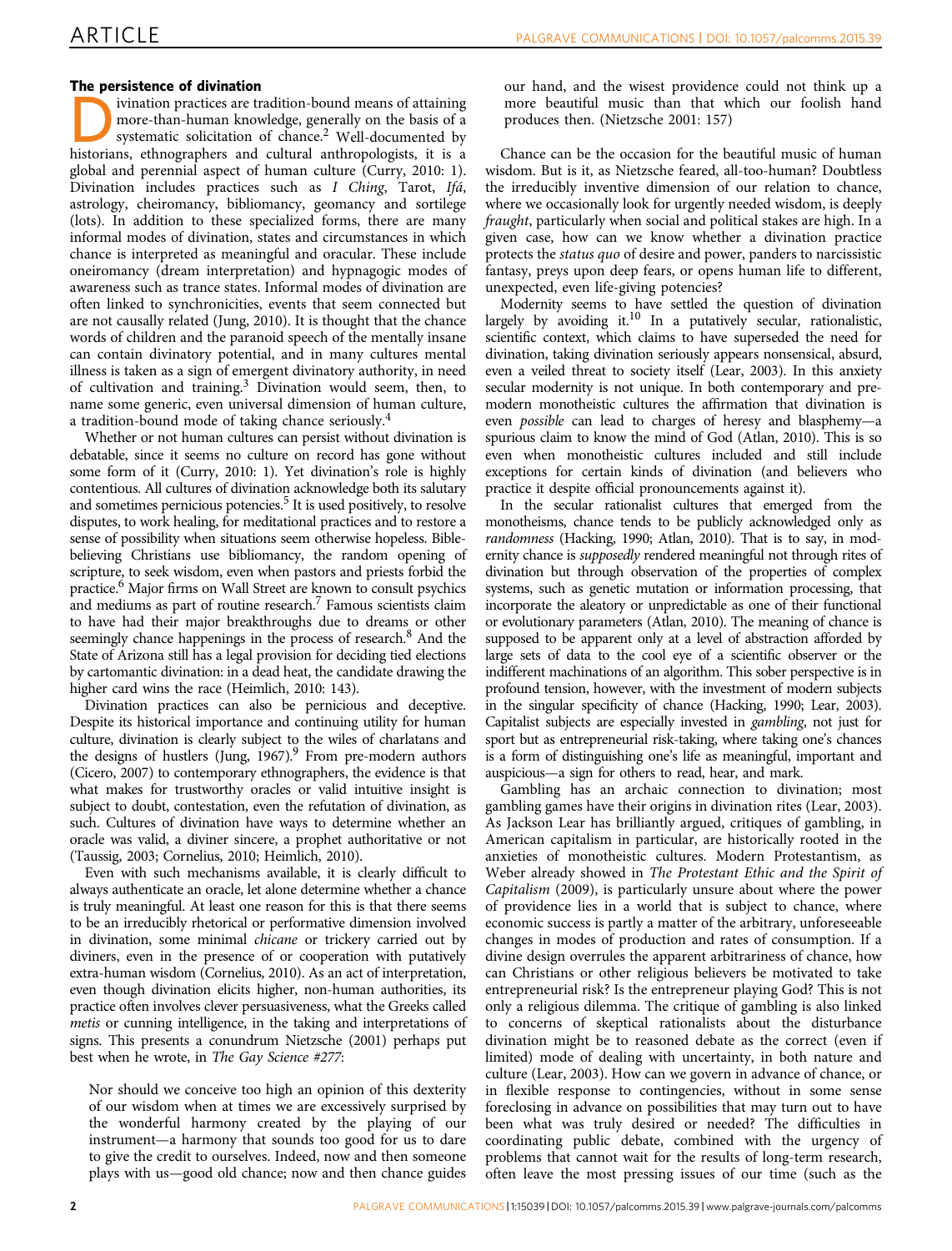climate crisis) undecided and subject to the caprices of those who happen currently to be in power. They take our chances for us, and divine the meaning of the results.

Perhaps we have never been all that modern(ist), or all that monotheistic.<sup>11</sup> Perhaps anxiety about divination betrays an uncomfortable truth, that even a putatively modern, secular, and rationalist culture cannot and will not survive without some form of divination. The point is debatable. But what is beyond doubt is that global capitalist culture, particularly in its neoliberal variant, practices its own unique yet disavowed form of divination.

#### We are all neoliberals now

The neoliberal era in capitalism, beginning roughly in the late 1970s, has been subjected to a number of insightful analyses and a growing number of wide-ranging critiques.<sup>12</sup> It is an era defined by the ascendency of financial over industrial and other forms of capital; by increasing indebtedness, public and private; by rapidly growing and extreme wealth inequalities; by de-unionization and extremely precarious workforces; by an increase in the number and rate of financial crises; and perhaps above all by an ideological commitment to the rolling back of the welfare state and privatization of public goods in every sphere, at any price. Despite variations on the theme and disagreements on how best to implement the programme, neoliberalism can be described a general governance strategy designed to re-make homo politicus in the image of homo economicus ([Foucault, 2008; Mirowski,](#page-8-0) [2013; Brown, 2015](#page-8-0)). The neoliberal mandate, writ large, is to impose markets and market-like processes of production and consumption on more and more of social reality until all of life is included in the ambit of the pursuit of profit. Neoliberalism is arguably the nadir of what Marx called the "real subsumption" of society under the capitalism, a process he saw as possible but did not live to see in its horrifying acualité ([Read, 2009\)](#page-8-0).

Neoliberalism is more than a view of economics. It is a total view of reality as conditioned by market forces and human beings as inherently hard-wired for market rationality. Neoliberalism constitutes what [Foucault \(2008\)](#page-8-0) called a strategy of "governmentality", a way of marking, counting, surveying, and controlling subjectivity in conformity with demands for efficiency, productivity, flexibility and the complete exploitation of so-called "human capital" ([Becker, 1994\)](#page-8-0).<sup>13</sup> At least since the early 1980's, this strategy has been undertaken in the name of human "liberty" as being best preserved in market-based social life [\(Hayek, 1944;](#page-8-0) [Friedman, 1962](#page-8-0)). Despite its nearly complete triumph over global political power, it is increasingly clear that neoliberalism does not carry either empirical or historical support for its position that markets are the superior social form and economic activity the best and most desirable expression of human freedom. If this is the case, then neoliberalism is perhaps best understood at this point as a religious doctrine, a faith: in a word a theodicy that endlessly justifies the sacrificial ways of markets to suffering humanity and dying earth ([Graeber and Piketty, 2014](#page-8-0)).

As [Mirowski \(2013\)](#page-8-0) has shown, neoliberalism has been particularly adroit at hiding its intellectual inconsistencies, and at offering ideological means by which economic hardship and indeed the evisceration of democratic ideals ([Brown, 2015\)](#page-8-0) can be sustained by its precarious subjects. In fact the most famous neoliberal voices were explicit about the need for a neoliberal creed to offer a theory not just of the positive benefits of marketbased social life, but of the final appropriateness of marketplaces to fulfil the essence of human nature and form the only true expression of human freedom [\(Hayek, 1944; Friedman, 1962](#page-8-0)).

But as Mirowski has argued with extreme lucidity, the neoliberal view of freedom is either reductive or inherently selfcontradictory. In Never Let a Serious Crisis Go to Waste: How Neoliberalism Survived the Financial Meltdown, Mirowski argues that from its inception in the 1930s at the Mont Pèlerin society, and up to its present day behemoth, the "neoliberal thought collective" has held that the much vaunted "liberty" of classical liberalism must be left undefined or else redefined as a form of knowledge [\(Mirowski and Piehwe, 2015](#page-8-0)). While "liberty" is championed by neoliberals as the chief virtue, and in some sense the only one, they either refuse to define liberty other than by opposing it to democratic processes of deliberative action, in the case of Milton Friedman, or with Friedrich Hayek they have translated "liberty" into an epistemic issue. In the latter case, crucial for the argument that markets function as neoliberal divination tools, liberty exists only if and when knowledge as market opportunity is properly realized.

For neoliberals, freedom exists only as the possibility of proper market instantiation and participation. [Mirowski](#page-8-0)'s (2013) characterization of the implications of Hayek's view, here, is decisive for my argument.

Freedom cannot be extended from the use of knowledge in society to the use of knowledge *about* society, because selfexamination concerning why one passively accepts local and incomplete knowledge leads to contemplation of how market signals create some forms of knowledge and squelch others. Meditation upon our limitations leads to inquiry into how markets work, and metareflection on our place in larger orders, something that neoliberals warn is beyond our ken. Knowledge then assumes global institutional dimensions, and this undermines the key doctrine of the market as transcendental superior information processor. ([Mirowski 2013: 61](#page-8-0))

From the beginning (the 1930s), the view that markets were "superior information processors", where information is supposed to be the genuine facts about what human beings genuinely need and desire, formed the basis for the neoliberal critique of "socialism". This critique was not aimed merely at the totalitarian excesses of communism, nor simply at Keynesian-style attempts to mitigate market inefficiencies through redistributive taxation and other social safety nets.

The critique of socialism by Hayek and then by Friedman was that state formations of rationality—totalitarian or democratic embody a misguided view of reality, itself. Hayek put the point clearly in his mature work on the place of law and government in relation to markets.

It is impossible, not only to replace spontaneous orders by organization and at the same time to utilize as much of the dispersed knowledge of all its members as possible, but also to improve or correct this order by interfering in it by direct commands. Such a combination of spontaneous order and organization it can never be rational to adopt. ([Hayek, 1973:](#page-8-0) 45–46)

Only truly spontaneous orders correctly utilize social "knowledge", and only markets are (or can be and should be) such forms of order. Insofar as the state is not spontaneous but planned, it fails to appreciate both social and natural reality for what it is.

In his writings Hayek was, to his credit, actually trying to argue for this view. And the image of markets as instances of complex, "cyborg" systems of a kind of extended cognition through which the mind is married to a self-adaptive, self-adjusting market, does have some merit [\(Mirowski, 2002](#page-8-0); [Connolly, 2013](#page-8-0)). But the view that markets alone, rather than many other complex systems, embody the model and paradigm of human free creative expression is no longer the subject of argument.<sup>14</sup> In this way a kind of market "naturalism" (or meta-naturalism) has become a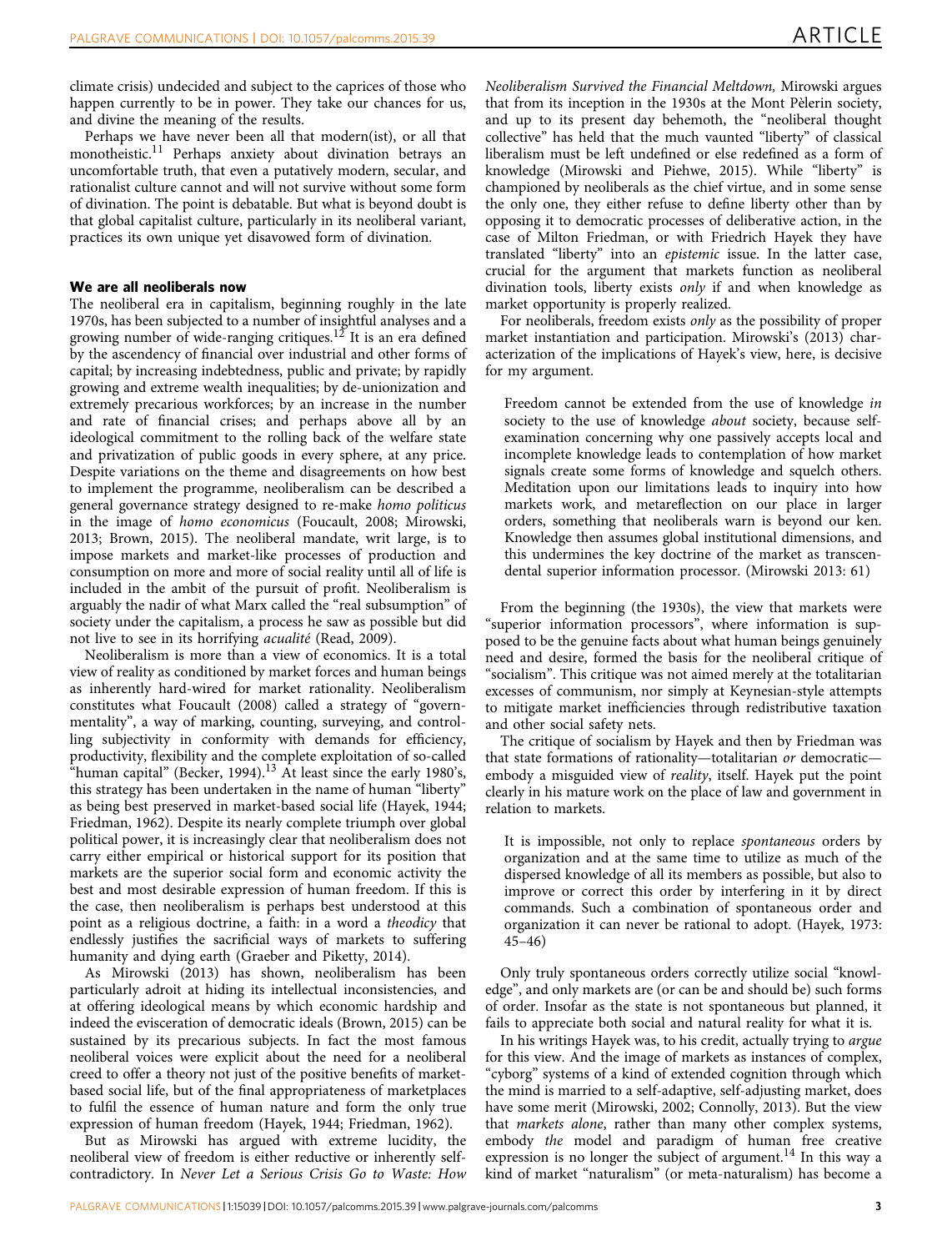retroactive justification simply given, after the fact, for the gutting of the social state, supply-side economics and monetarism that have become the credo of the Washington Consensus, the international finance community, and the wealthiest 1%. More perniciously, faith in the natural and unquestionable character of markets as sociobiological and evolutionary-psychological forces producing and produced by reality itself has become, as [Brown \(2015\)](#page-8-0) and others have shown in excruciating detail, the very air that the other 99% of capitalist subjects (cannot) breathe. Neoliberal ideology is now the deep framework within which every decision is made—from career choice and political persuasion to health and education to love and relationships. Neoliberal subjectivities frame every scenario as an investment opportunity realized or lost, on the model of evolutionary-adaptive success or failure within a chaotic, hostile, hypercompetitive scenario of scarce resources.

As Foucault was perhaps the first to see clearly, Hayek, Friedman, Becker and their acolytes were adamant that this most "natural" way of humans to be—not homo politicus but homo economicus, investors of human capital—needed to be enculturated. That is, subjects and societies had to be instructed in the ways of the market, disciplined by and reshaped for markets and market-like modes of interaction. History has shown this is a process that meets with continuous resistance. Yet here is one of the contradictions that can be exposed in the neoliberal synthesis. As [Mirowski \(2013\), Crouch \(2011\)](#page-8-0) and [Peck \(2010\)](#page-8-0) have all documented, it is only the neoliberal inner circle who ever need know, as a reasoned philosophical position, that the only path to freedom and dignity is through markets. It is imperative for most of us to merely believe. As [Hayek \(1944\)](#page-8-0) put it:

Probably it is true enough that the great majority are rarely capable of thinking independently, that on most questions they accept views that they find ready-made, and that they will be equally content if born or coaxed into one set of beliefs or another. In any society freedom of thought will probably be of direct significance only for a small minority. [\(Hayek 1944: 164](#page-8-0))

For the insiders, there is understanding. For the rest of us, there is sacrificial participation. In fact, as Mirowski put it above, if enough of us developed an awareness of our very real limits ecological and psychological—and the limitation on market logic to capture the complexities of other aspects of life, we might lose our nerve and our faith. So "market fundamentalism", as George Soros famously dubbed it, is imposed in order to prove that it is true. It is imperative that we do not ask why the only solution to apparent market failure is to continue the project of further market refinement and implementation, or the project will collapse in on itself.

### Disavowed divination

Maintaining the ignorance of the masses as to real market forces, as neoliberalism insists must be maintained for markets to work properly, produces a state of greater and greater social and natural chaos, the equivalent of a continuously and globally unfolding "state of emergency". Thus the "politics of divination" practiced by neoliberalism is a variant on the authoritarian political theology of [Schmitt \(2006\)](#page-8-0). In states of emergency such as terrorist attacks or financial panics, as Schmitt argued, democratic processes will always be too slow, and in need of a speedy authoritarian supplement. There must be "exceptions" made for leaders of superior insight and wisdom to overrule and override democratic processes, such as when George W. Bush declared, "I am the decider". [Schmitt \(2006\)](#page-8-0) had argued precisely for the need for something like the rise of an authoritarian state (such as the Nazi party) in the face of the economic chaos of the collapse of the

Weimar republic. The trick of neoliberalism has been to produce a state of continuous economic emergency in which the only way out is through: only the authority of the as-yet-unrealized market can save us from market deficiencies with respect to the social good, since the true social good can only be known through full surrender to market meta-information processing. Thus the politics of divination as neoliberal political theology: the only meaning of chance to be divined is that which enforces the authority of the ideal, never-quite-realized market. The truth of that market, its true shape, is known only to the initiates. To be consistent, even the "exceptions", our neoliberal sages, must claim as [Friedman \(1962\)](#page-8-0) did, to be just like us, just trying to know the unknowable. Just trying to practice divination.

Given the catastrophic social and natural consequences of this ideology, individuals and institutions can only remain convinced if they believe markets are a certain kind of ideal that has not yet been, but can and must be realized on earth. From my perspective this is one of the core contradictions (there are others) in the neoliberal era that demands ideological suture, and thus offers a certain amount of critical leverage. We can believe in neoliberal ideology, and perversely do enjoy it, partly out of how neoliberalism draws upon a limited and disavowed form of divination to satisfy contemporary demands for rendering chance meaningful. It thus plays upon confused (and confusing) conceptions of risk, uncertainty and randomness—in a word, conceptions of chance—that plague the modern mind. Drawing upon ambiguities in secular, modernist and scientific concepts of chance, neoliberal sages disavow the divination they perform. This disavowal is possible on the basis of the putatively anonymous and supra-human forces markets are supposed by neoliberals to embody.

Let me begin to substantiate this claim. There is a particular role for chance, at least as randomness, in markets. Hayek reserves his highest praise for the spontaneous and unforeseeable emergence of market "order".

It was men's submission to the impersonal forces of the market that in the past has made possible the growth of civilization... It does not matter whether men in the past did submit from beliefs which some now regard as superstitious... The refusal to yield to forces which we neither understand nor can recognize as the conscious decisions of an intelligent being is the product of an incomplete and therefore erroneous rationalism. It is incomplete because it fails to comprehend that co-ordination of the multifarious individual efforts in a complex society must take account of facts no individual can completely survey. And it fails to see that... the only alternative to submission to the impersonal and seemingly irrational forces of the market is submission to an equally uncontrollable and therefore arbitrary power of other men. [\(Hayek, 1944:](#page-8-0) 204–205)

Thus Hayek's famous claim that true social order depends on ignorance, not on rational planning. Hayek here holds complexity and unforeseeable coordination as the keys to growth, invoking a quasi-ecological and systems-theoretical notion of order emergent from and within chaos. This is precisely a claim for the natural, inevitable and yet unforeseeable role of chance in the development of life itself. The claim, by itself, is relatively uncontroversial ([Connolly, 2013\)](#page-8-0). But markets, for Hayek are held to be the only social form that properly accounts for the chance or randomness that is by nature a part of the spontaneous development of order within complex—that is to say partly chaotic—systems. State planning fails because it is a naïve, insufficiently sophisticated relation to nature.

How exactly is this naturalism about markets cashed out? Markets, if they are close enough to equilibrium, are supposed to respond to contingent shifts in supply and demand as much as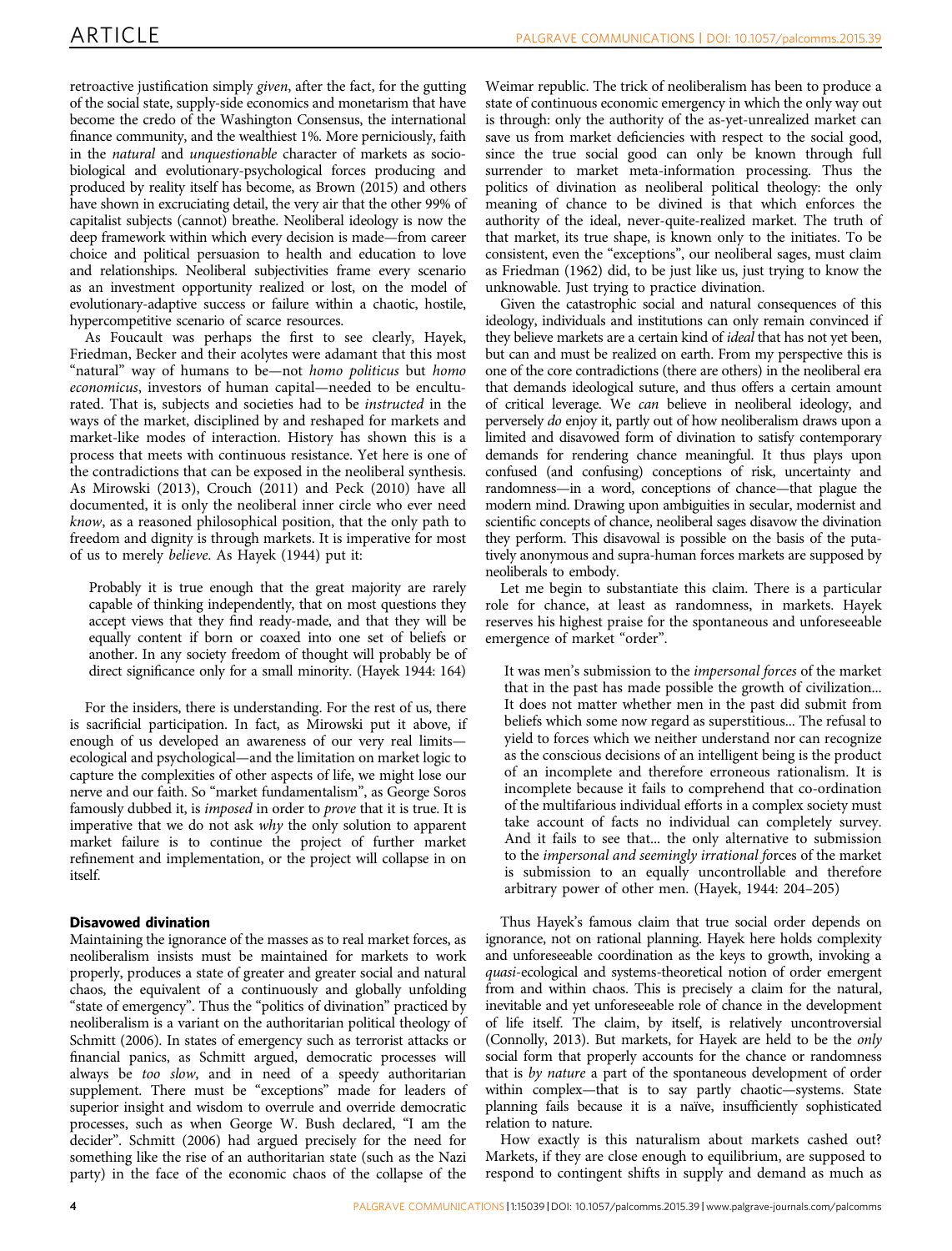they also elicit and produce such shifts. Thus chance is at the heart of both marketplace behaviour and analysis. Chance here is not, of course, complete uncertainty. Chance must be restrained—it must be calculable risk, not genuine uncertainty, as the neoliberal [Knight \(2009\)](#page-8-0) argued far in advance of the triumph of neoliberal order.15 Systems of probabilistic logic embodied in algorithms that enable the survey of vast tracts of data may assist in the anticipation of possible events, in both social and natural worlds, but are only useful if the future remains in relative continuity with the past ([Amoore, 2013](#page-8-0)). In terms of markets and capitalism, this means that unforeseen contingencies are "significant" (that is, profitable to someone) only if they do not entirely disrupt previously comprehended tastes, desires, drives, and demands—that is, only if contingencies are not radical enough to jeopardize markets, as such.

Put differently, chance changes are only meaningful as profitable, only, that is, if they lie within a continuum of manageable risk, not as real uncertainties (including the uncertain status of markets as such, dependent as they ultimately are on social and political will and perhaps most importantly on ecological stability). In order to achieve maximum profitability, it is imperative that neoliberal capital produce the future in the image of a past that has been itself reproduced: the next installment of market forces must be what we will have wanted, but were not quite getting, all along.

Hence the importance of reading neoliberalism as a form of divination, since divinatory wisdom is generically that which we rely on in order to attune ourselves appropriately to a present partly determined by forces otherwise unknown in the past and unforeseeable in the future. With the deliberate introduction of chance in divination rites (and its echo in neoliberal market idealism) comes a paradoxical re-interpretation of the past and anticipation of the future as contingent, as not what it seems (or more than it seems) to be.

There is thus a divinatory attitude to markets in neoliberalism. Divination, by seeking hidden or unknown causes, is a kind of dis-entangling of the present from its apparently foreclosed nature or as a foregone conclusion. In traditional divination, the material production of chance (as random cast, spread or synchronistic observation) in some sense mimics or rhymes present uncertainty with cosmic contingency, and creates the opportunity to justify or explain the present rather than merely to accept it. Here lies the neoliberal card trick. For it is by foreclosing all other interpretations of an undesirable present other than having been produced by a past in which "markets were not yet fully operational" that neoliberal divination manages to convince us to keep attempting to re-make the future in the image of a past that never was—a past when there might have been and should have been perfectly operative market forces. There is only one oracle, one message and one chance: for the further and more perfect extension of market forces into more of human reality, rendering it finally subject to the only conceivably meaningful chance we will have had: to render ourselves profitable, or die.

In the early twentieth century, [Weber \(2009\)](#page-8-0) already argued that a version of secular providentialism was the necessary ideological supplement to the terrors and tribulations of market uncertainty, as early as the seventeenth century. But in the neoliberal era, as [Kotsko \(2015\)](#page-8-0) has recently observed, it seems we have devolved, and minimized our ambitions for a meaningful life. That is, we have abandoned any reference to a providence in any sense external to markets, opting instead for a more immanent and sinister economic theology in which the ultimate purpose of market forces is simply to reproduce market forces, on the model of the inevitable sorting of random traits in a socio-biological quest for an "equilibrium" within competitive adaptive mutation.

In order to justify what is and is not available, produced, included and/or excluded from the market, let alone to justify inequalities of wealth and power, the process as a whole must be made to appear spontaneous and yet driven by inexorable evolutionary forces. To square this circle, and to marry meaningful chance exclusively to the ideal husband of market order, there must be, under neoliberalism, some kind of interpretive practice that continuously reassures market-bound subjects that their arbitrarily cultural fates are in fact perfectly natural and inevitable. That practice is a form of divination. Neoliberal divination is the obscure, disavowed public face—anonymous, implacable, inscrutable—of an authoritarian scheme to restrict chance to fate: to use a heady brew of chaos and market (dis) order to protect the largest and most powerful interests of capital at any cost ([Klein, 2008](#page-8-0)).

#### The stars down to earth

How to reconcile chaos and order is not a new human problem. The gap between meaningless randomness and meaningful chance must always, in some sense, be ideologically sutured. That such suture has traditionally been the provenance of priests and oracles implies that neoliberalism, if ideologically successful, is both a political theology and a theologized economics. That is to say, neoliberal market fundamentalism is perhaps only a new twist on how to satisfy an old, pre-capitalist need for meaning.

Theodor Adorno's insight, in an essay written at the height of Fordist capital, was that continuing devotion to astrology by capitalist subjects in the 1950s (before the ascent of neoliberalism) reflected a need for authoritarian reassurances in the face of unjust, inequitable fates. For Adorno, an "irrationalist authoritarianism", itself a symptom of the impossible quest for domination of nature by "enlightened" human culture [\(Horkheimer and Adorno, 2007\)](#page-8-0), is reflected in continuing devotion to astrology by otherwise good rationalistic, sober minded utility maximizers confronting economic scarcities and legal constraints. In "The Stars Down to Earth", [Adorno \(2001\)](#page-8-0) argued that continuing attachment to procedures of divinatory reading, such as astrology, are displaced accounts of our dominance by the demands of capital, a projection onto cosmic inscrutable forces (the planets) of the contingent, ruthless, exploitative development of capital on earth. But in this Fordist phase of divination, we seemed to be recognizing, effectively, that there really never was a chance, that no one really ever had a chance 0utside of her allotted institutional and administratively rational role. How then, under neoliberalism can we seem to divine genuine chance in markets?

The shift has to do in part with the expansion of the working day and the working world into every area of human life, each human capacity, every moment of subjective time. With the rise of the "cognitive" or "affective" or "sharing" economies, all human energy becomes a potentially profitable resource to exploit ([Mirowski, 2013](#page-8-0); [Brown, 2015\)](#page-8-0). To extend the point beyond what Adorno could perceive, with neoliberal divination we are no longer pulling the stars down to earth, making gods out of our bosses, but also in the perpetual, infernal process of becoming stars ourselves, burning up our resources at ever greater speeds and intensities. This calls for the more intimate, distributed, and seemingly anonymous and impersonal power of markets to divine ever more of our chances. Anxiety over unfolding contingency seems to be no longer assuaged through a divinatory invocation of sacred or higher wisdom. For neoliberal subjects, there is no other wisdom other than the unfolding transcript of why a contingency, a chance, was or was not yet captured by someone as profit. And the only oracles left are those who seem to know how markets really work (even though such knowledge is supposed to be impossible).

This brings us to the heart of the neoliberal chicane. As [Klein](#page-8-0) [\(2008\)](#page-8-0) and others have observed, it is not only in the interest of neoliberals to restrict the meaning of contingency to profitability, but also to systematically *provoke* certain kinds of disorder.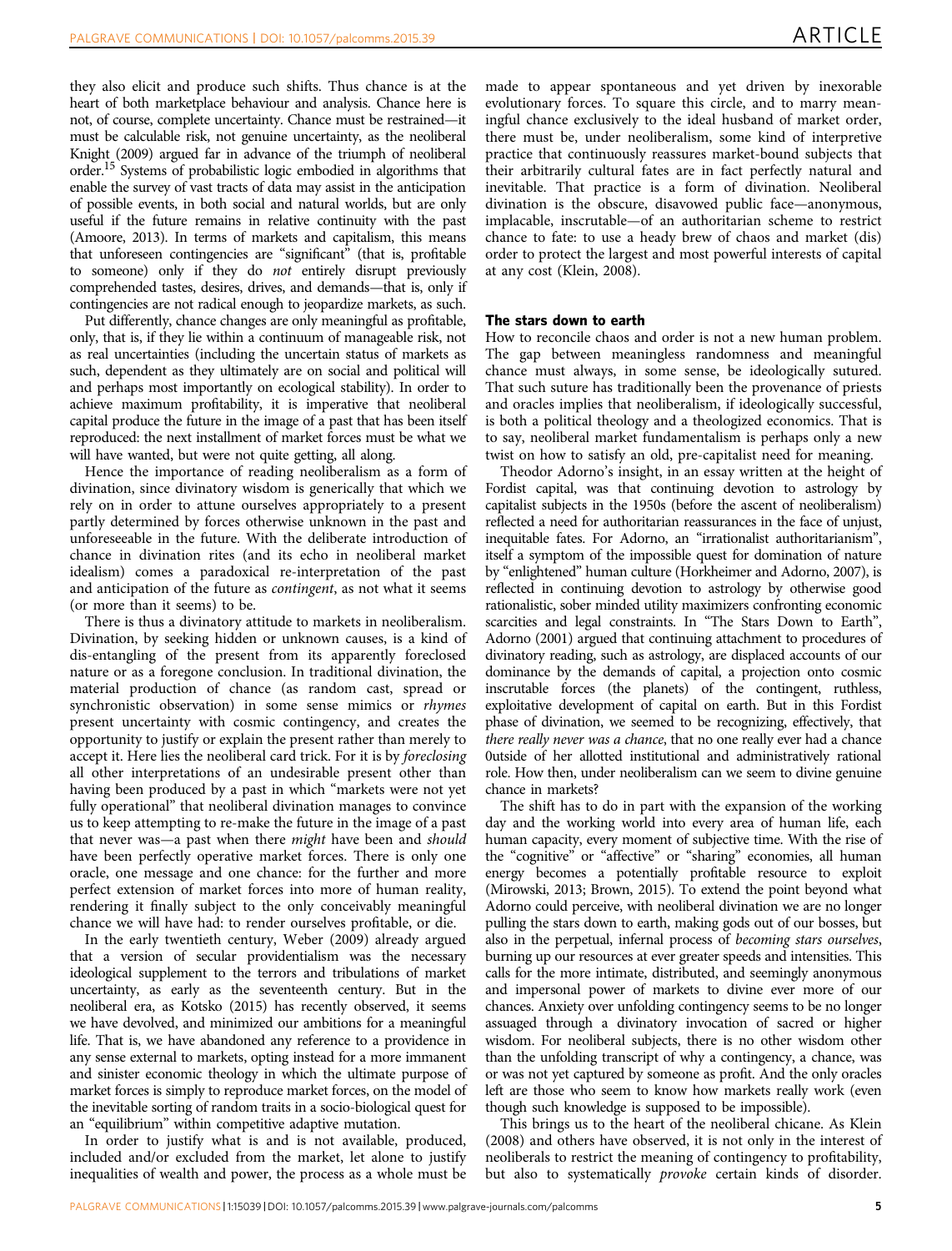This extends even to taking over and remaking governments from Chile to Iraq in order to service the largest capitalist interests need for growth: the prison–military–industrial complex, global finance and the high technology industries, in particular [\(Perkins,](#page-8-0) [2005; Klein, 2008](#page-8-0)). Thus neoliberalism seems to have it both ways: to both restrict the meaning of chance in advance, and to reproduce randomness, risk and disorder that is susceptible only of market "solutions". In either case, in the neoliberal era, rather than promising future happiness outside the working day, occult knowledge of the "mind of markets" is used to retroactively justify the suffering of the present as inevitable, as our only individual and collective hope in the face of failed (or simply presumably failed) alternatives to markets.<sup>16</sup>

What I mean by neoliberal divination, and by neoliberalism as a political theology of chance, is not that markets are used to predict the future or foretell destinies. Perhaps unlike Fordist divination [\(Adorno, 2001](#page-8-0)), neoliberal divination is not a form of soothsaying. More mundanely put, any relatively sober economist or financial planner admits that future risk—the likelihood of success or failure of an investment—can only be assessed in the extremely near term and within extremely stable political, ecological and economic variables. In fact the entire point of entrusting ourselves to markets, according to Hayek, is that the future cannot be predicted, let alone controlled. We need the God of the Market to whom to entrust our fates.

Thus when I call neoliberal market apologetics a divinatory justification, I am not *especially* drawing attention to the movements of markets as an anticipation of the future, even though within very tight limits there is some warrant for this. Neoliberalism is better understood, rather, as an attempt to foreclose the future in advance, in part by foreclosing on the meaning of chance (restricting it to potentially profitable risk) and in part by producing or allowing catastrophic situations, states of emergency that only the alreadylargest firms and interests can "manage".<sup>17</sup> By calling neoliberalism a politics of divination I mean to capture the sense in which retroactive stories about market success or failure, market efficiency or inefficiency, are isomorphic with traditional uses of divination to understand the meaning of how events have unfolded into a given present, and why. The irony of the fact that neoliberalism is supposed to be a philosophy of freedom, and yet whose free market fundamentalism has produced the juggernaut of the state–finance– military–surveillance–prison–industrial–technology complex, surely cannot be a point lost on anyone for much longer.

### Neoliberal political theology: a theodicy of chance

Neoliberal ideology, instantiated as a divinatory process of interpretation, reads events in terms of their relation to and transcription of chance insofar as chance reveals only what markets should have been. This kind of divination has become the unquestioned framework within which all questions of meaning, purpose and order can be posed: how to extend markets and to make them run more efficiently as total social systems of determination. Neoliberalism generalizes our intimate, everyday familiarity with uncertainty, and our need for everyday forms of divination, in order to provide a kind of monotonous theodicy of chance. Thus what is divinatory about markets under neoliberalism is the way they both satisfy and betray our more general hunger for divination. The entire world, the universe itself, is figured as a market, and chance in nature is both framed as and subordinated to those actionable risks that might make someone profit.

This naturalization of market "forces" justifies the suffering, exploitation, and ecocide involved in the endless market demands for efficiency, predictability and control—in a word, for profit. If divination is traditionally used primarily to comprehend why events have unfolded the way they have, for individuals or groups,

on the basis of its ability to reveal hidden forces at work [\(Tedlock,](#page-8-0) [2010:](#page-8-0) 19–23), then under neoliberalism (as far as it holds sway) we have come to accept that market forces are the one and only intelligible divining rod. This is so by a kind of pseudo-scientific authoritarianism (as Adorno recognized), but also by the felt and arguably irreducible need in human culture for public rites of divination, what Adorno's friend and colleague Walter Benjamin understood as the ironic prophetic potential of the gambler, appearing in late capitalism as a simulacra of the authentic prophet ([Downing, 2011](#page-8-0)).

In lieu of such prophets, the intrepid entrepreneur, the entrepreneurial self we are all now more or less constrained to be, is the obscure and hypnotic figure who is now worshipped as the immanent god, the genie of evolutionary creative destruction. This ersatz combination of the prophetic and the authoritarian, the gambler and the rational planner, is the ideal (and interpolated) reference point, the (never quite realized) image of total success that frames every neoliberal evaluation of a life, an event, a chance. What I call the "politics of divination" names the archaic prestige that lends this figure its profound, even sacred glamour despite the unjust, inequitable and ecologically catastrophic consequences of our continuous consultations with that particular oracle of supposedly higher wisdom, the Market.

### Politics of divination

This argument needs to be made slowly and carefully if it is to help us appreciate and alter the absurd form of public religion we currently practice, in consultation with our neoliberal oracles. At the heart of divination is the practice of relating to chance as an occasion to make meaning—to read, interpret, imagine and act in ways otherwise impossible. Under capitalism we practice divination primarily through participating in markets. It is here that most of us take our chances (where we officially, as opposed to privately gamble). Our economic fates are the public meaning ascribed to our lives. And yet contemporary secular, scientific cultures that interpret chance as randomness putatively deny meaning to chance [\(Atlan,](#page-8-0) [2010](#page-8-0)). What this means is that insofar as it pretends to scientificity, neoliberal divination can be disavowed through an equivocation about the meaning of chance.

On the one hand, chance as historically understood is always meaningful in relation to individual or collective purposes. But insofar as what occurs is an expression of random forces not subject to individual control, what happens is ultimately without why, and meaningless. But this is not a problem neoliberalism invented, and perhaps neoliberalism exists, at all, as a symptom of the fact that modern democratic politics, scientific discourse and metaphysical thinking all waver between two incompatible senses of chance as either singular and meaningful or meaningless and arbitrary ([Hacking, 1990; Atlan, 2010](#page-8-0)). Neoliberal equivocation about chance (expressed primarily in the work of its master thinker Hayek, but also in its more popular voice Milton Friedman) is a very deep one, linked to and dependent upon broader political, scientific and metaphysical confusions about the role and nature of chance.

Thus the claim that we need to interrogate the politics of divination and its role in the contemporary world is not simply an invitation to critique the intellectual core of neoliberalism, but also to examine, at the level of lived experience, the contradictory way in which neoliberalism's mutating policy positions and institutional experiments and popular media stump-thumping play out across larger ambivalences about the role of chance in modern life.

Within neoliberal ideological and institutional frameworks, a form of reading chance—a form of divination—is exemplified in the risk management techniques of market participants, where uncertainty is read as opportunity for potential profitability. And under neoliberal hegemony, market values of efficiency, productivity, flexibility and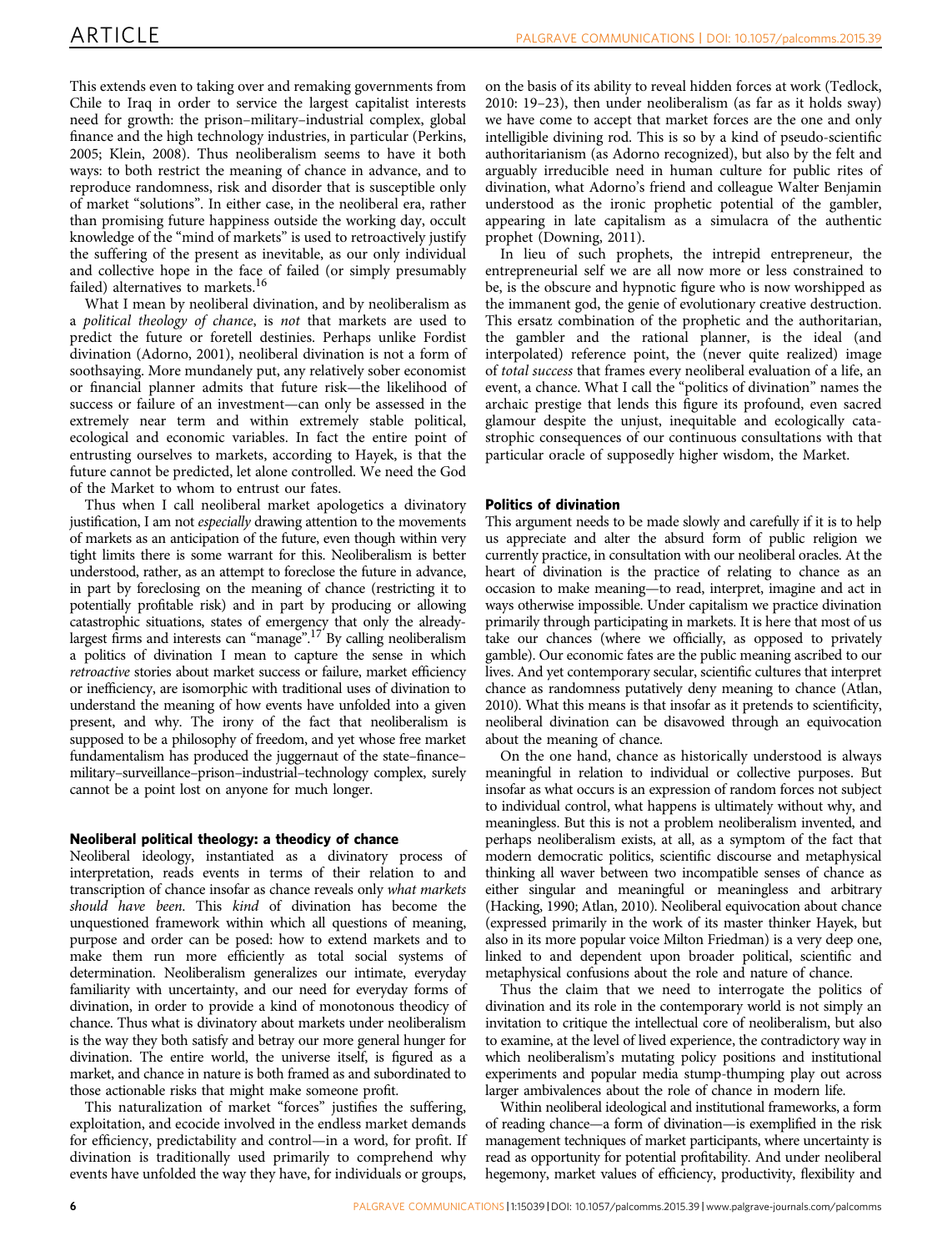profitability are iterated elsewhere, dominating not only in economic life but in general strategies of governance—of surveillance and control—at both macro- and micro-levels of power. Under neoliberalism, market forces and market-modeled interactions are increasingly used as the norm for understanding all other complex systems (including the so-called "economy" of terrestrial life itself).<sup>18</sup> Thus neoliberalism is an ideology that "reads" chance aloud" [\(Heimlich, 2010](#page-8-0)) by translating all questions into queries about what can be turned to a profit. That is to say, in the neoliberal culture of risk management, the logic of markets is employed to observe, predict and control bodies, societies and even the earth itself on the model of efficient profit-seeking.

This makes markets de facto divination tools far beyond strictly speaking "economic" activity, since market outcomes—random processes of assortment and allotment based on aggregates of supply and demand—are thought to reveal, beyond any particular will, the only truly universal and perfectly generic oracle of what will have been meaningful, worthwhile, and even the truth of human freedom. Under neoliberal hegemony, this is so not because certain individuals or institutions explicitly identify with their economic success or failure, but because all individuals and institutions (and indeed earth itself) are forced by market fundamentalism to do so, in the last instance. As the ideal social transcription of natural forces, "economic values" frame and over-code all discussions of policy, procedure and even of law itself ([Becker, 1994](#page-8-0)).

Insofar as a general market-modeled strategy of neoliberal governmentality develops across all control systems, a disavowed form of divination is practiced. Neoliberal divination is practiced as a disingenuous reading of chance, a covert reduction of chance to manageable risk masking as genuine opportunity for the making and unmaking of meaning. As a general and internalized governance strategy based on the model of marketplace behavioural norms, neoliberalism does not elicit the potential meanings of chance, but attempts to foreclose on the uncertain in order to restrict all chance to potentially profitable risks.

Unlike my modernist predecessors Adorno and Benjamin, I do not believe there is a way out based in skepticism about the validity of divination itself. I not arguing that markets are not divination tools, or that they should not be, or that market interactions cannot count as divinatory. Rather I am claiming that neoliberal divination is too narrow, too coarse, and too easily disavowed. It is a politics of divination that enables our ersatz sages to mask the discernment of destiny in chance behind pseudo-scientific jargons of blind mechanical forces of randomness. Obviating the fact that in marketplace interactions individual human destinies are truly at stake, and the related fact that our destinies (in markets and without them) have always been divined partly on the basis of a creative, interpretive relation to chance [\(Nietzsche, 2001](#page-8-0)), neoliberalism exonerates markets as the only truly appropriate arena of human communication and creativity, foreclosing the meaning of chance, in advance, reducing it to potentially profitable risk. In consequence neoliberalism all but eliminates contesting interpretations of the value, promise, or threat of chance, since chance figured as profitable risk allows it to answer one and only one question: will event x have been profitable?

#### Sacrifice and surrender

The irony, however, for a modern, secular, post-scientific culture such as late capitalism claims to be, is this. Given the apparently irreducible role for some kind of divination in human culture, it is in part because markets are structured as divination tools that neoliberalism succeeds. All cultures of divination practice some form of discernment, and even contestation, about whether and how to use oracular relations to chance. But neoliberalism's disavowed form of divination undercuts whatever processes of

contestation—in particular those of liberal democracy [\(Brown,](#page-8-0) [2015](#page-8-0)) that might enable anticipation and even production of future contingencies in accord with values other than those of profit, efficiency and the endless quest for control over chaotic systems.

In short, my argument is that markets enable only an extremely limited and truncated form of divining chance, and one that can thereby be disavowed. As disavowed, neoliberal divination is not subject to contestation or protest. That is, neoliberalism offers a seemingly satisfying and *putatively* global form of divination: total social coordination in relation to chance as profitable risk. But the appeal of this divinatory attitude toward markets, in view of the sacrifices it demands must draw on archaic attitudes to chance as sacred. More generically, it draws on the felt need to lend unfolding contingencies some form of public or at least shared interpretive strategies.

Divination rites are often linked to cults of sacrifice. Perhaps most importantly it is this sacrificial aspect of divination that neoliberalism can hide (even though it is glaringly obvious) behind gestures toward socio-biological, cybernetic and informationsystems models of market "reality". Translating the oracular power of chance into the pseudo-science of risk management [\(Amoore,](#page-8-0) [2013](#page-8-0)) undermines the imputation of any truly oracular, prophetic, even merely meaningful quality to the marketplace forces neoliberalism nevertheless praises as the essential embodiment of human freedom. If market "realism" claims they are blind, mechanical systems of order emerging in randomness rather than as service to any particular gods, then the sacrifices made to those gods—even the sacrifice of planet earth itself—can be disavowed.

It might seem a stretch to claim that any neoliberal thinker would explicitly make such a claim, let alone that such a claim would be embodied as divination in institutions and practices or form part of an individual's explicit worldview. Yet the ideas of the most important and popular voices of neoliberalism, from Hayek to Becker to Friedman, all converge on precisely the paradox that the meaning of freedom is to surrender one's will to market forces. For society to know itself as what it truly is, is for social life to be governed not by the wisdom of rational planning but the chaotic emergence of order from the clash of evolving forces in markets. Economic life must be shown to involve massive inequities and huge amounts of waste and destruction just as earth is home to so many hurricanes, volcanoes and meteorite impacts. Climate change from this point of view might be the most natural thing imaginable, and can certainly be turned by someone to a profit, probably whoever has proprietary rights to climate-cooling technologies [\(Mirowski, 2013\)](#page-8-0).

Even if many neoliberals are beginning to lose their nerve in the face of the climate change catastrophe, political instability, and social upheaval caused by the continuing failure of the global market-state, there is a deeply archaic political problem neoliberal ideology seems to solve, a problem that arguably will not disappear with neoliberalism. That is the perennial human problem of how to relate to chance as meaningful. The apparent solution to this problem, the reduction of chance to mere "noise" in the metainformation processor of markets, gives neoliberalism part of its continuing, if ever-more diffuse and obscure appeal. The problem of how to practice divination remains unresolved in modernity as a global, secular, rationalist project, but the apparently scientific (if disingenuous) divinations of market forces has made neoliberal ideology so appealing that it continues to linger and loom large despite its obviously destructive consequences.

#### Notes

<sup>1</sup> The essay supports the argument of my forthcoming book, Politics of Divination: Neoliberal Endgame and the Religion of Contingency (Rowman and Littlefield, Intl., 2016).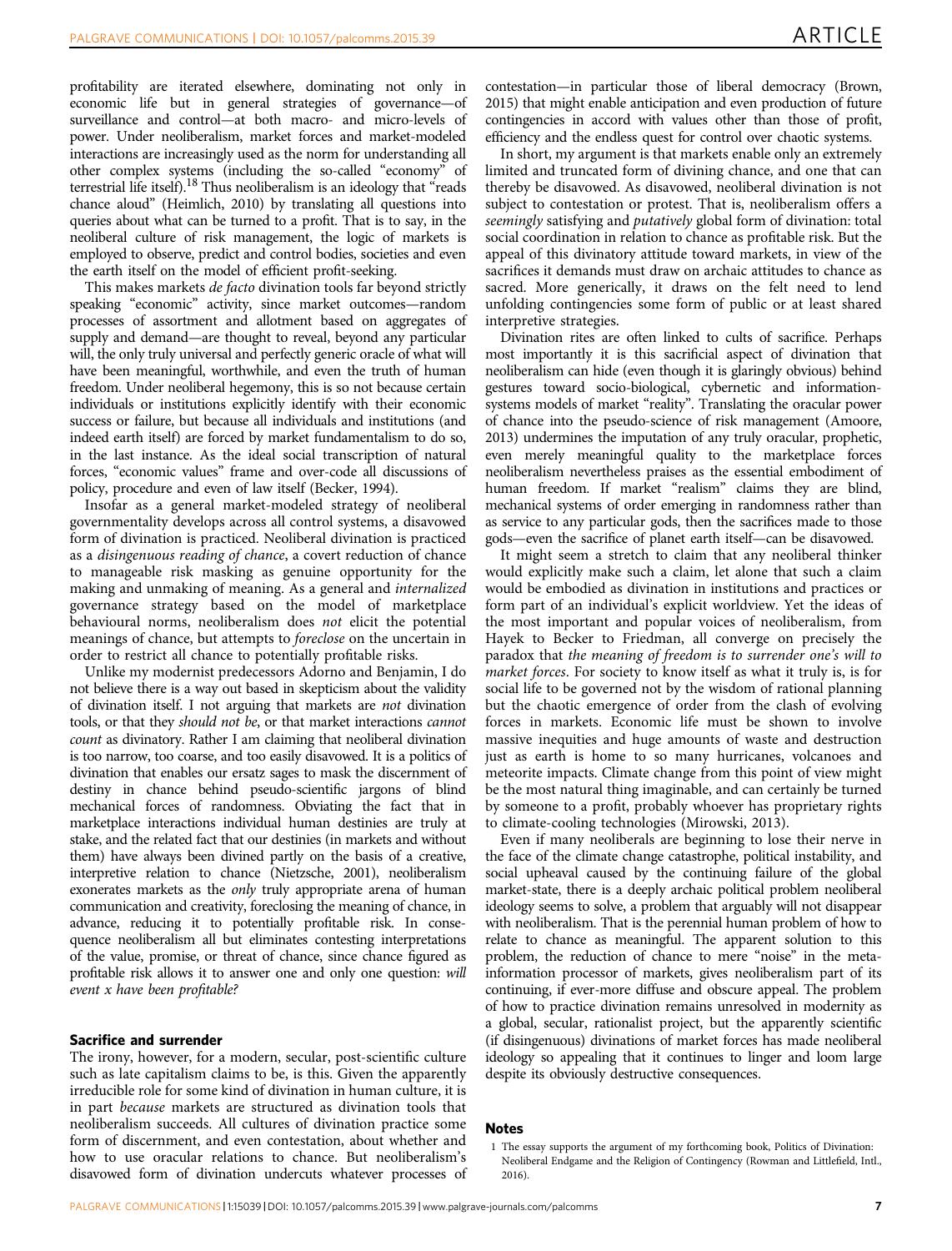- 2 For a summary of several current scholarly definitions of divination, all of which converge on and are consonant with my admittedly laconic formula, see [Allison](#page-8-0) et al.  $(2010 \cdot 252 - 253)$
- 3 Recognition of mental illness as potentially divinatory or a sign of someone with potentially oracular gifts is particularly prevalent in cultures that still recognize the role of shamans as healers and authorities in disputes [\(Petikäinen, 2010](#page-8-0): 53).
- 4 Readers hoping for a socio-biological or evolutionary-psychological account of the role of divination in the development of the peculiarly human animal will be disappointed by what follows. While this perspective would raise fascinating questions do animals practice divination? If not, why does the human animal, and what role does such activity play in relation to evolutionary drives to survival and adaptation? they would take me beyond my ambit here.
- 5 In his classic study, [Evans-Pritchard \(1951\)](#page-8-0) was adamant that the Azande maintained a healthy skepticism about the powers of their witch doctors to perform both healing and divination. In more recent scholarship, Geoffrey Cornelius, in a study of witch doctors not only in Africa but world-wide, brilliantly demonstrates just how complex the relationship between client and diviner can be (2010). He argues that divination among the witch doctors involves extremely nuanced elements of performance or trickery (chicane) by which the client may or may not be persuaded, and thus healing and/or insight may or may not be affected. In a study of both monotheistic (Jewish) and scientific (post-Darwinist) anxieties about continuing human reliance on divination, [Heimlich \(2010:](#page-8-0) 175) argues that modern insistence upon the absence of warrant for divination can only be disingenuous: "one marks the absence of inscrutable cosmic pattern only because human beings 'always already' have honored cosmic pattern, but one officially can no longer honor such blasphemy.'
- 6 Intense ambivalence among Christians over this practice, which led St. Augustine to his conversion but is officially forbidden by scripture itself [\(Augustine, 1961\)](#page-8-0), can be seen in the richly contradictory instructions for modern Bible users found on the internet ([gotquestions.org, accessed October 2015\)](#page-8-0)
- 7 For documentation of the history of consultation by major business and political leaders, see Supernatural America: A Cultural History [\(Samuel, 2011\)](#page-8-0). For recent reports of wealthy and powerful executives and financiers who regularly consult with readers, intuitives, mediums, and other diviners, see [Marinova](#page-8-0)'s (2015) report of the popularity of Colette Baron-Reid, the so-called "psychic of wall street." In the same article Marinova reports that at last count the 1.9 billion dollar psychic services industry grew 2.2% from 2009 to 2014.
- 8 Although this would be a highly controversial claim, it is arguable that science practices something like divination at the level of what C.S. Peirce ([Hartshorne and](#page-8-0) [Weiss, 1934](#page-8-0): 172) called abduction: the intuitive guess at the best possible explanation of a phenomenon, forming a proposition that can then be tested by induction. Observing wet ground, one may leap to the initial hypothesis that it rained last night, even though no inductive sampling of the causes of wet ground render the proposition more likely than any other. It is by chance that one selects one hypothesis over another. Yet Peirce insisted that our confidence in science reveals that we presume some basis for why, over time, abductions tend to converge on propositions more and more likely to be true. It would be a much longer and more complex argument to draw out parallels and differences between abduction and divination. But the work of Peirce-inspired philosophers like [Zalamea \(2012\), Nagarestani \(2014\)](#page-8-0) and [Gangle](#page-8-0) [\(2015\)](#page-8-0) all suggest that diagrammatic reasoning, reasoning in and through diagrams, does not merely represent but in some sense can produce new knowledge, rendering the otherwise invisible visible. Scientists and mathematicians who use diagrams in this way could also be said to be practicing—controversially, I admit—a certain form of divination. Here the oracle might be said to be "nature itself," at least on a realist view of science. Gangle has also interpreted divination practices used over time for contemplation as being susceptible to a rationalist interpretation as a form of diagrammatic reasoning [\(Gangle, 2010](#page-8-0)).
- 9 See especially Glucklich's The End of Magic ([1997](#page-8-0)), a study of both devotion to and ambivalence about the divinatory deliverances offered by hundreds of oracles to clients at Banaras, one of the most important centres of contemporary occult practice in India.
- 10 This avoidance of divination is linked, I will argue, to the project [Hacking \(1990\)](#page-8-0) famously called The Taming of Chance. The avoidance of critical or rational discourse on divination in modernity reflects a fundamental ambivalence about chance in modern scientific cultures. As Hacking puts it, on the one hand chance is seen as tamed by the calculus of probabilities, and so allowed a role in scientific discourses theorizing predictable natural phenomena. On the other hand, modern poets, musicians, and philosophers have tended to insist on a wilder sense of chance as an unaccountable singularity that has unforeseeable, unlawful effects. I will argue that neoliberalism's praise of the "creative destruction" wielded by market forces is compelling for how it makes economic activity a cipher of both senses of chance, providing a false sense of unity and coherence (that is, an ideology) through its faith in markets as, contradictorily, random forms of order.
- 11 Here I am obviously riffing on the work of Bruno [Latour \(1993, 2010\)](#page-8-0) here, who has long argued against the value of any critical theory in which the "modern" or "enlightened" or "secular" can in any meaningful sense be distinguished by opposition to the so-called "primitive" or pre-modern mind. For Latour any socially or politically critical project (such as critiques of capitalism) beginning with a "disenchantment of nature" is doomed. This is, for Latour, because epistemically, pragmatically, and ultimately ontologically there is no clear sphere of "culture" to be

distinguished from "nature," as evidenced by the essential mediating functions between nature and culture played by scientific instruments, disciplines, traditions, and conceptual models in the development of the "truth" about a nature supposedly external to that very scientific culture. Divination practices are archaic modes of mediating the natural and the cultural by way of an interface between the unforseeability and unknowability of chance and the prior expectations and future hopes of a community. It claims, from a Western point of view, to violate the divide between matter and mind, world and representation. It can thus appear to be a primitive or atavistic trace of the pre-modern in the modern. And indeed the persistence of divination argues that we have never been modern. The work of Eduardo Viveiros de Castro argues stridently that Western philosophical oppositions of mind and matter, nature and culture, cannot begin to capture the complex "polynaturalism" of nonmodern peoples ([Viveiros de Castro, 2004](#page-8-0): 484). De Castro's work, along with Latour and other anthropologists like [Taussig \(2003\),](#page-8-0) support my contention that a critique of neoliberal divination cannot begin by "debunking" divination as superstition or irrational, but rather should be approached as a set of practices (rather than beliefs) that both manifest and create an ontology, worlds that like all worlds are as real as they continue to be enacted.

12 The most important of these, for my purposes, are those of [Foucault \(2008\)](#page-8-0), [Harvey](#page-8-0) [\(2007\), Mirowski \(2013\), Crouch \(2011\), Peck \(2010\), Read \(2009\)](#page-8-0) and [Brown \(2015\)](#page-8-0).

- 13 Brown'[s \(2015\)](#page-8-0) otherwise excellent account of the demise of liberal democracy at the hands of neoliberalism has been justly criticized by [Dean \(2015\)](#page-8-0) as being insufficiently attentive to the way in which neoliberalism is not a monological, systematic, or even in the last instance coherently rational political strategy. It is better understood, I agree with Dean, as an ideology in what she calls the "broadly materialist sense" advocated by Slavoj Zizek [\(Dean, 2015](#page-8-0)). When neoliberalism is approached as an ideology, the focus shifts from whether it is reasonable to adopt this position to why subjects remain invested in it. And as Mirowski (2013: 69) has shown in great detail, the genius of neoliberalism, historically, is to maintain simultaneous levels of coherence and incoherence (what he calls "double-truth doctrine") in order to maintain capitalism as an experimental site of social engineering masking as nonengineered free creative human expression. The question, from my perspective, as well as Dean's and Zizek's, is why capitalist subjectivity continues to perversely enjoy the particular form of suffering this experimentation entails. What desires does it satisfy? At least one of those desires—neither rational nor irrational, on my nonmodernist approach—is a demand for genuine divinatory practice. There is a rhetoric of destiny, fate, and even simply of meaning offered by neoliberalism that sutures or sustains a series of contradictory but compelling views of contingency emitted from modern political, scientific, and philosophical research. These contradictions centre on difficulties in living with chance. It is thus, on my account, both intellectually and spiritually satisfying as an account of the necessity of destruction as a form of sacrificial propitiation of the chaotic forces recognized by secular political theory, scientific discourse, and non-theistic metaphysics. That is my larger thesis, at any rate.For the record, Dean's critique takes nothing away from Brown's indispensible analyses of, among other pernicious effects, how liberal democratic ideals of popular sovereignty have been replaced by models of corporate governance and managerial strategies, where goals and outcomes (that is, profitability) are presumed desirable in advance, and politics is reduced to competing conceptions of efficiency and even of "creativity." Brown's analysis is simply limited to accusing neoliberal subjects of "civilizational despair" without treating that despair as either psychoanalytically symptomatic, as Dean does, or as religiously persuasive, as I do here.
- 14 [Connolly \(2013\)](#page-8-0) has argued persuasively that social movements, artistic styles, and scientific research breakthroughs, among many other social forms of emergent knowledge, can be shown to be just as much if not more the adaptive, spontaneous, auto-poetic forms of order that Hayek imputes supremely to markets.
- 15 Despite drawing very different policy conclusions than neoliberals, [Taleb \(2010\)](#page-8-0) also avers that markets can only handle limited forms of short term uncertainty and cannot anticipate "black swans" or completely unforeseen contingency. For a different view of contingency in relation to markets see [Ayache \(2010\)](#page-8-0). Ayache holds that, at least in the case of markets in options, futures, and derivatives, markets not only can account for the unforeseeable, but that the ability of traders to "write" options prices is literally the creation of unforeseeable contingencies, as such. Ayache's argument is that if options prices were in any real sense foreseeable, or even rational (that is, based on movements of the underlying assets upon which options hedge), then the options market would be "redundant" and collapse, reflecting only the movement of underlying assets. There would be no incentive to trade futures if different futures could not be created by traders, and traders can only create new futures in the market by affecting (in the rhetorical, performative sense) the attraction of certain prices, which can be done, Ayache claims, only by staying in the market, or maintaining its speed and intensity. I agree with Steven Shaviro that this accelerationist fantasy [\(Shaviro, 2015](#page-8-0)) leaves much to be desired both as a metaphysical view of contingency and as a starting point for political economy.
- 16 It is striking that this retroactive role for divinatory knowledge is not only much more similar to Benjamin's well-documented ([Downing, 2011\)](#page-8-0) preservation of divination as a reading practice (much to Adorno's chagrin, who preferred negative dialectics), but is also closer to the way that divination is, on balance, globally undertaken. The ethnographic evidence clearly shows that even from a merely quantitative perspective, divination is more often a retrospective than a prospective enterprise (even